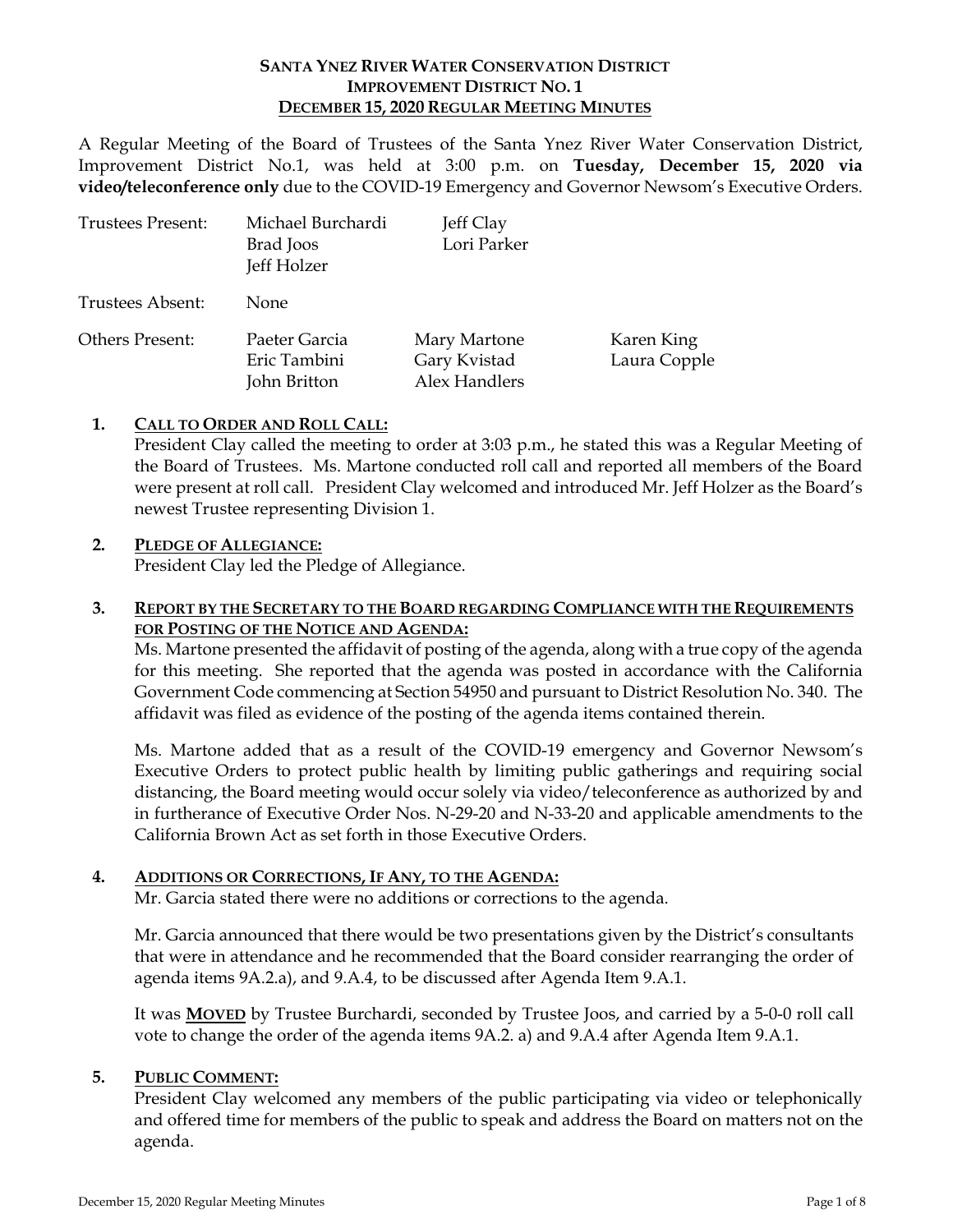There were no comments received from the public. Mr. Garcia stated that the Notice and Agenda for this Regular Meeting requested members of the public to submit advance written comments to the District via electronic mail by 5:00 p.m. on Monday, December 14, 2020. Mr. Garcia reported that no written comments were submitted to the District for the meeting.

# **6. CORONAVIRUS (COVID-19) UPDATE:**

**A.** General Manager's Report

The Board packet included information from Santa Barbara County, Santa Barbara County Public Health Department, State of California Department of Public Health, ACWA/JPIA, and Cal/OSHA regarding current requirements pertaining to COVID-19.

Mr. Garcia reported on the current activities related to the COVID-19 pandemic and the District's actions. He reported that the most recently issued State and Santa Barbara County Stay-At-Home Orders remain in effect and noted that on December 14, 2020 Santa Barbara County reported its highest number of new positive cases for a single day since the pandemic began. Mr. Garcia briefly reviewed the Board packet items and reported that Cal/OSHA issued a news release on December 1st regarding Emergency Regulations to Protect Workers from COVID-19 that went into effect December 1st based on approval by the Office of Administrative Law. He reported that the Emergency Regulations require employers to implement site-specific written COVID-19 prevention programs that, among other things, address COVID-19 health hazards, correct unsafe or unhealthy conditions, and provide face coverings to employees. Mr. Garcia stated that District staff is in the process of finalizing the District's workplace plan, and that a vast majority of the required protocols from Cal/OSHA have previously been developed and implemented by the District. Mr. Garcia indicated that staff continues to receive and review updates related to COVID-19 from federal, state, regional, and local agencies. He stated the District continues to maintain a conservative response plan, with field and front office staff being divided into two teams alternating each week.

**7. CONSIDERATION OF THE MINUTES OF THE REGULAR MEETING OF NOVEMBER 17, 2020:**  The Regular Meeting Minutes from November 17, 2020 were presented for consideration.

President Clay asked if there were any changes or additions to the Regular Meeting Minutes of November 17, 2020. Trustee Burchardi requested one minor correction.

It was **MOVED** by Trustee Joos, seconded by Trustee Burchardi, and carried by 5-0-0 roll call vote to approve the November 17, 2020 Regular Meeting Minutes as corrected.

# **8. CONSENT AGENDA:**

The Consent Agenda Report was provided in the Board packet.

Mr. Garcia reviewed the Consent Agenda materials for the month of November.

It was **MOVED** by Trustee Joos, seconded by Trustee Parker, and carried by a 5-0-0 roll call vote, to approve the Consent Agenda.

# **9. MANAGER REPORTS - STATUS, DISCUSSION, AND POSSIBLE BOARD ACTION ON THE FOLLOWING SUBJECTS:**

# **A. DISTRICT ADMINISTRATION**

- 1. Board of Trustees Designations
	- a) Certified Election Results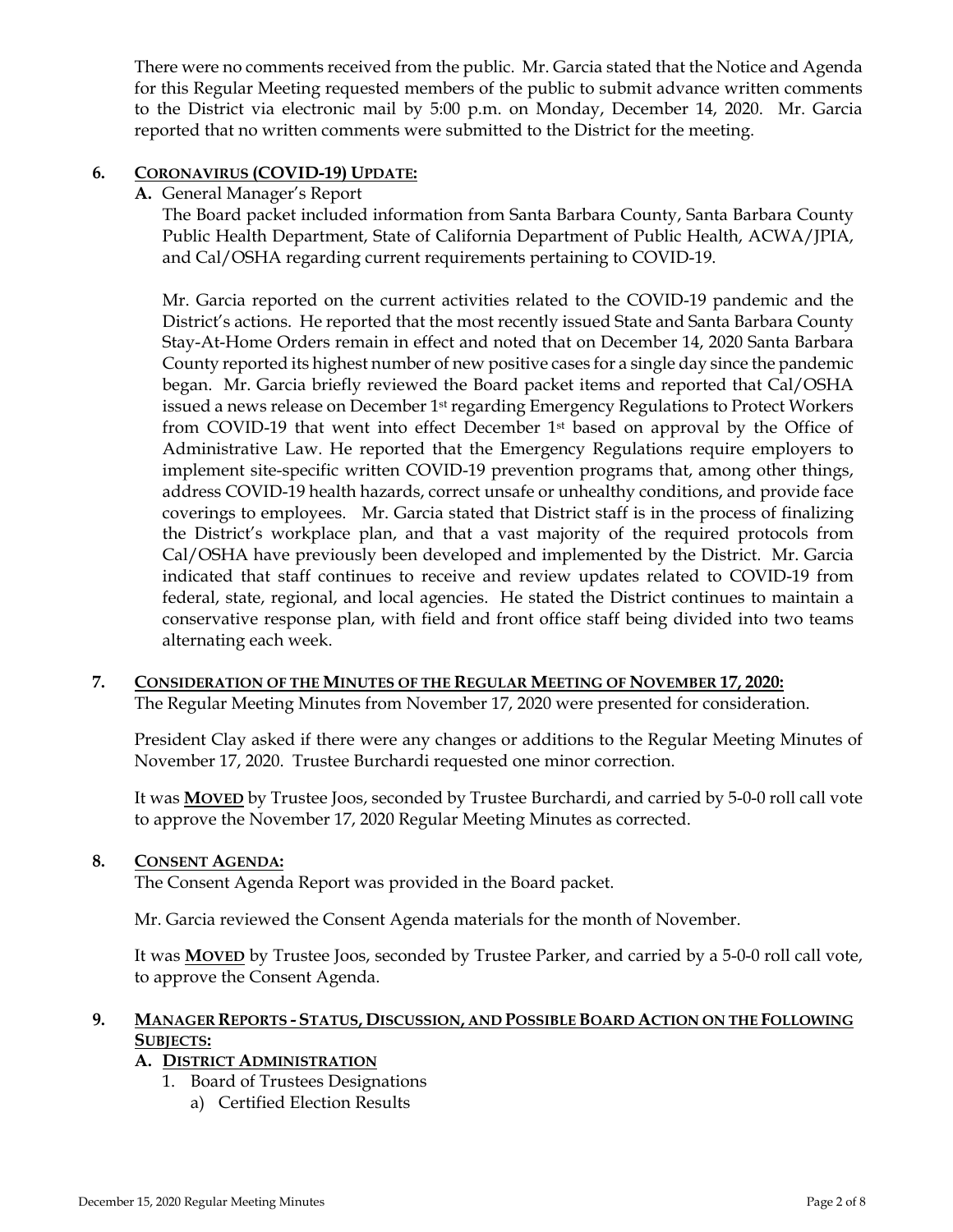The Board packet included a November 19, 2020 letter from the Elections Division of the Santa Barbara County Clerk, Recorder and Assessor's Office regarding the November 10, 2020 Election results.

Mr. Garcia reported that on November 10, 2020, the County of Santa Barbara Board of Supervisors appointed in-lieu of election Jeffrey Holzer, Division 1; Lori Parker, Division 3; and Michael Burchardi, Division 4, as qualified candidates to the District's Board of Trustees. Mr. Garcia reported that Trustees Holzer and Burchardi will serve four-year terms and Trustee Parker will serve a two-year term. Mr. Garcia reported that each of the appointed Trustees have taken their oaths of office. Mr. Garcia congratulated the Trustees on their appointments to the Board.

b) Selection of Officers of the Board – President, Vice President, Treasurer & Secretary Mr. Garcia reported that each December the District's Board selects the seats of President, Vice President, and Secretary and Treasurer to the Board of Trustees. He explained that the process for selecting officers is based on nomination and vote by the Board members.

President Clay reviewed the current officers and called for nominations from the Board. Consensus of the Board was to leave the current positions and designations unchanged.

It was **MOVED** by Trustee Holzer, seconded by Trustee Parker, and carried by a 5-0-0 roll call vote to select Trustee Clay as President, Trustee Joos as Vice President, and Mary Martone as Treasurer and Secretary to the Board of Trustees.

c) Appointment of Representatives to Participating Agencies and Organizations – CCWA & ACWA

President Clay reviewed the current Board representatives to participating agencies and organizations. He reported that he and Trustee Joos serve as Director and Alternate respectively to the Central Coast Water Authority Board, and he and Mr. Paeter Garcia serve as Representative and Alternate to the Association of California Water Agencies.

It was **MOVED** by Trustee Burchardi, seconded by Trustee Parker, and carried by a 5- 0-0 roll call vote to appoint Trustee Clay and Trustee Joos as Director and Alternate, respectively, to the Central Coast Water Authority Board of Directors, and to appoint Trustee Clay and Paeter Garcia as Representative and Alternate, respectively, to the Association of California Water Agencies.

d) Appointment of Board Committees

President Clay reviewed the current Board representatives for the Ad Hoc Committees. He identified each Ad Hoc Committee, which included Trustees Clay and Joos – City of Solvang; Trustees Burchardi and Joos – Water Rates; Trustees Clay and Joos – COMB; Trustees Joos and Mr. Garcia – SGMA; Trustees Burchardi and Parker – Cachuma Contract; and Trustee Joos and former Trustee Rosenberg – Alternative Power/Solar.

Discussion ensued regarding the SGMA and Alternate Power/Solar Ad Hoc Committees. Mr. Garcia suggested the Board may want to consider appointing a Trustee as Alternate for the SGMA Ad Hoc Committee since staff is already continuously engaged with the SGMA process. Trustee Holzer volunteered to be the Alternate for the SGMA Ad Hoc Committee. Trustee Burchardi volunteered to be on the Alternative Power/Solar Ad Hoc Committee.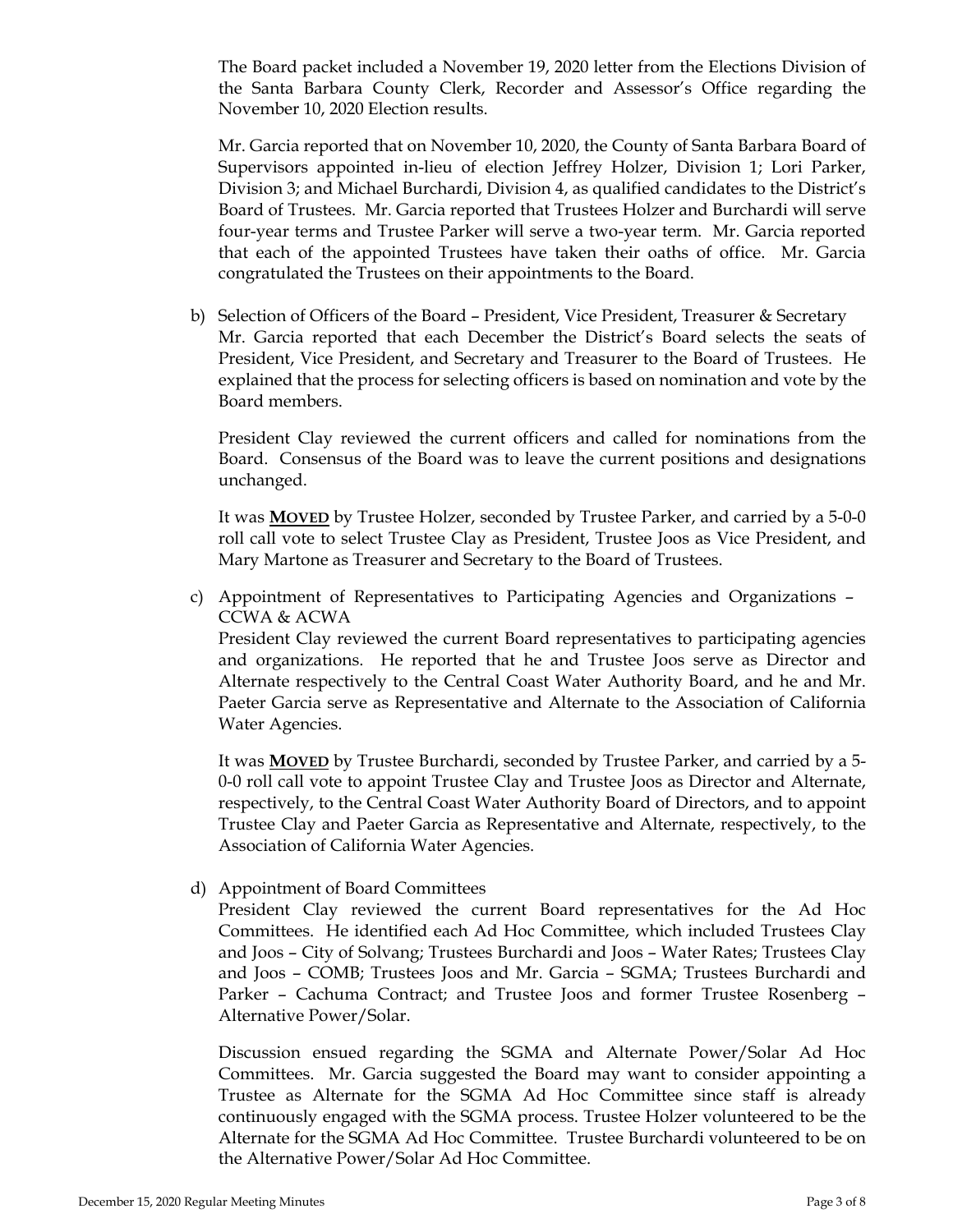It was **MOVED** by Trustee Parker, seconded by Trustee Burchardi, and carried by a 5- 0-0 roll call vote to appoint Trustees Clay and Joos to the City of Solvang Ad Hoc Committee; Trustees Burchardi and Joos to the Water Rates Ad Hoc Committee; Trustees Clay and Joos to the COMB Ad Hoc Committee; Trustees Joos and Holzer to the SGMA Ad Hoc Committee; Trustees Burchardi and Parker to the Cachuma Contract Ad Hoc Committee; and Trustees Joos and Burchardi to the Alternative Power/Solar Ad Hoc Committee.

- 2. Financial Report on Administrative Matters
	- a) Draft June 30, 2020 & 2019 Financial Statements Presentation by Bartlett, Pringle & Wolf, LLP

The Draft Financial Statements were included in the Board packet.

Mr. Garcia introduced Mr. John Britton and Ms. Laura Copple, from Bartlett, Pringle & Wolf, LLP for presentation of the District's draft June 20, 2020 and 2019 Financial Statements.

Mr. Britton provided a PowerPoint presentation of the June 30, 2020 and 2019 Financial Statements. He reviewed the District's current assets, liabilities and fund equity, statement of revenues, statement of changes, statement of cash flows, and notes to financial statements. Mr. Britton reported that the District's financials conform to required Generally Accepted Accounting Principles and the State Controller's Minimum Audit Requirements for California Special Districts. He explained that the District's audit resulted in no disagreements with Management relating to the financials and was a clean audit with no reportable findings or exceptions.

The Board thanked Mr. Britton and Ms. Copple for their presentation.

Mr. Garcia recommended acceptance and approval of the June 30, 2020 and 2019 Financial Statements as presented and authorization for Management to post and submit the final version of the Financial Statements to the State Controller and Santa Barbara County.

It was **MOVED** by Trustee Joos, seconded by Trustee Burchardi, and carried by a 5-0- 0 roll call vote, to approve and accept the June 30, 2020 and 2019 Financial Statements as presented by Bartlett, Pringle & Wolf, LLP and authorize Management to execute the final documentation and distribute to the appropriate governmental agencies.

b) Presentation of Monthly Financial Statements – Revenues and Expenses Ms. Martone reported that the Board was provided the Statement of Revenues and Expenses for the month of November via email. She also explained that the reports were posted on the District's website in the Board packet materials for any members of the public wishing to follow along or receive a copy.

Ms. Martone reviewed the Statement of Revenues and Expenses for the month of November. She highlighted various line-items and reported that the District's revenues exceeded expenses by \$216,101.40 and the year-to-date net income was \$873,877.38. Ms. Martone explained that a portion of the revenues accumulated during the fiscal year will be earmarked and utilized for the District's annual State Water Project and COMB Bond payments.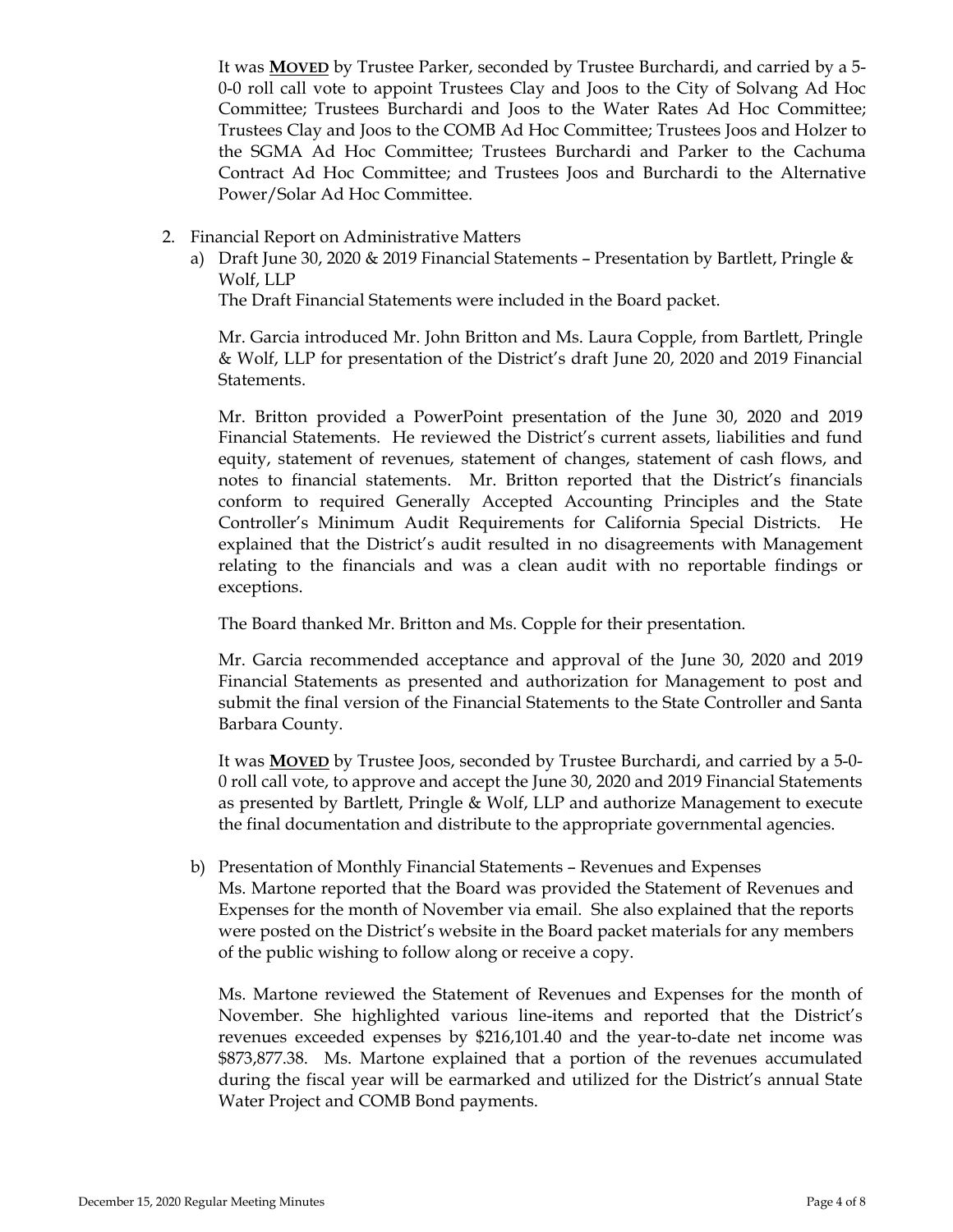c) Approval of Accounts Payable

Ms. Martone reported that the Board was provided the Warrant List for November 18, 2020 through December 15, 2020 via email, and that it was posted on the District's website in the Board packet materials for any member of the public wishing to follow along or receive a copy.

The Board reviewed the Warrant List which covered warrants 23499 through 23558 for the period of November 18, 2020 through December 15, 2020 in the amount of \$436,948.92.

It was **MOVED** by Trustee Joos, seconded by Trustee Clay, and carried by a 4-0-0 roll call vote, with Trustee Burchardi absent, to approve the Warrant List for November 18, 2020 through December 15, 2020.

- 3. Amendment to Rules & Regulations
	- a) Resolution No. 802: A Resolution of the Board of Trustees of the Santa Ynez River Water Conservation District, Improvement No.1 Approving the Automatic Annual Adjustments to the Capital Facilities Charges and Meter Installation Fees Contained in Appendix "C" and Appendix "D" of the District's Rules and Regulations

The Board packet included a December 15, 2020 Staff Report and Resolution No. 802 with appendices.

Mr. Garcia explained that draft Resolution No. 802 amends Appendix "C" and Appendix "D" of the District's Rules and Regulations relating to the District's Capital Facilities Charges under Sections 603 and 709 of the Rules and Regulations. He reported that draft Resolution No. 802 was also presented to the Board of Trustees as part of the Regular Meeting in November. Mr. Garcia stated that no changes have been made to the draft Resolution or the Appendices since the November meeting. He reviewed the calculations used to establish the Capital Facilities Charges and recommended approval of Resolution No. 802 for the automatic annual adjustment to the District's Capital Facilities Charges and meter installation fees effective January 1, 2021 pursuant to Sections 603 and 709 of the District Rules & Regulations.

It was **MOVED** by Trustee Joos, seconded by Trustee Clay, to adopt Resolution No. 802 Approving the Automatic Annual Adjustment to the Capital Facilities Charges and Meter Installation Fees contained in Amendments to Appendix "C" and Appendix "D" of the District's Rules and Regulations.

The Motion carried and Resolution No. 802 was adopted by the following 4-0-0 roll call vote:

| <b>AYES, Trustees:</b>    | Jeff Clay<br>Jeff Holzer<br><b>Brad</b> Joos<br>Lori Parker |
|---------------------------|-------------------------------------------------------------|
| <b>NOES, Trustees:</b>    | None                                                        |
| <b>ABSTAIN, Trustees:</b> | None                                                        |
| <b>ABSENT, Trustees:</b>  | Michael Burchardi                                           |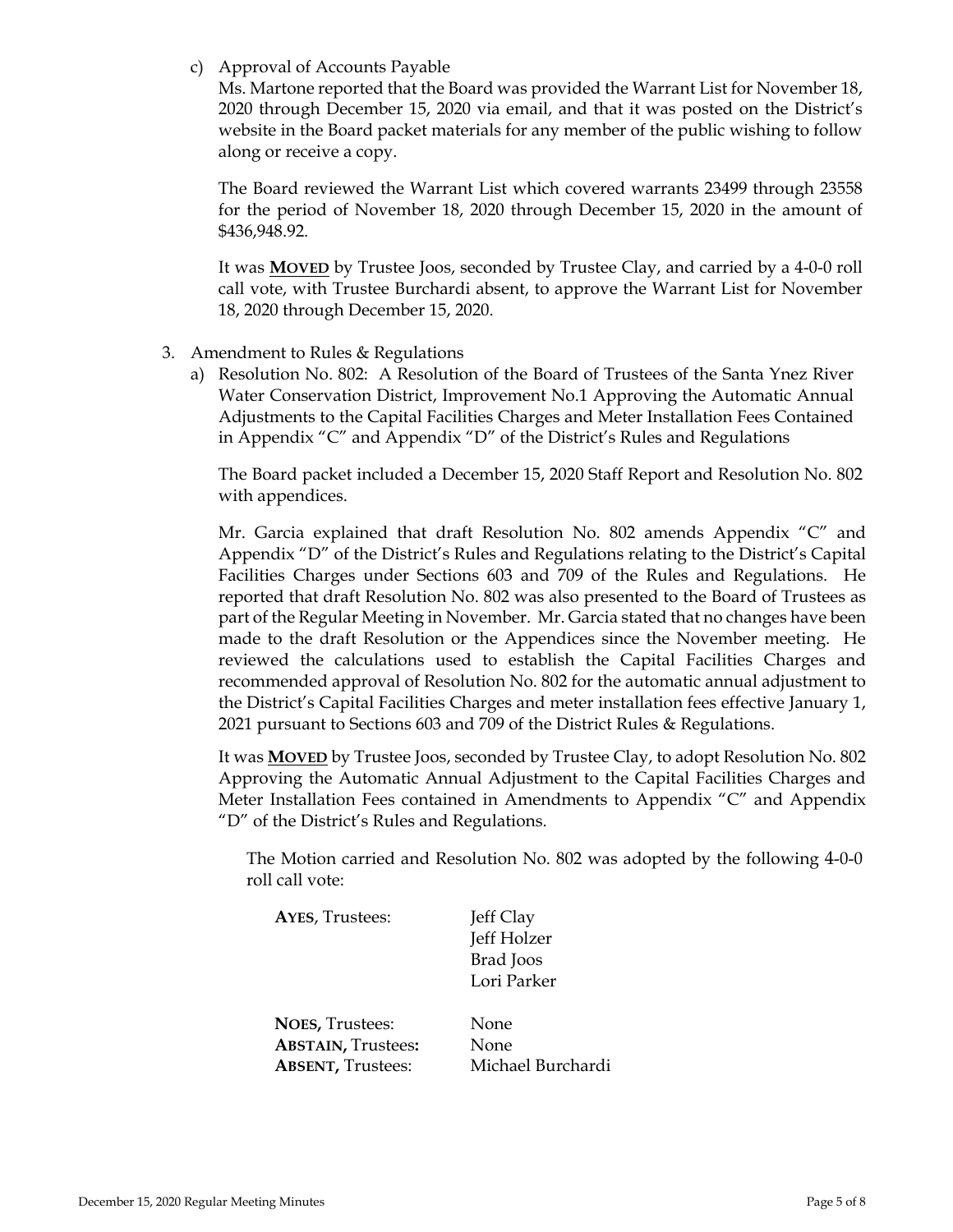4. Water Rate Review/January 2021 Scheduled Rate Adjustment

The Board packet included Exhibit "A" Water Rate Schedule of Proposed Rates of District Resolution No. 756 and a November 19, 2019 Bartle Wells Associates Water Rate Review presentation.

Mr. Garcia welcomed and introduced Mr. Alex Handlers, of Bartle Wells Associates. Mr. Garcia indicated that the District's previously approved water rate adjustments are scheduled to take effect on January 1, 2021 pursuant to the Board-approved 2016 Water Financial Plan & Rate Study. He explained that the January 1, 2021 rate adjustments do not require Board approval as they were previously approved and adopted under Board Resolution No. 756 on December 13, 2016. However, this matter was being presented to inform the Board of the scheduled adjustments and to provide an opportunity for Board discussion prior to implementation. Mr. Garcia reported that in 2019, the Board requested staff to provide a water rate verification prior to the previous rate adjustments in January 2020, which was done and presented by Alex Handlers of Bartle Wells Associates. He explained that Mr. Handlers was in attendance at this meeting to review the water rate verification scenarios presented in 2019 and to answer any questions that the Board may have at this time.

Mr. Handlers summarized the information contained in his 2019 presentation to the Board and discussed several potential rate adjustment scenarios, each scenario's impact on revenues and reserves, and the District 2019/20 water sales and the Special Tax Assessment.

Board discussion ensued regarding the future financial effects of deferring the scheduled January 1, 2021 rate increase or decreasing the percentage of the rate adjustments. The Board also discussed the financial effects that COVID-19 has had on District customers, the potential financial impacts of the pending Chromium 6 MCL mandate by the State, the District's Capital Improvement Program, the Special Tax Assessment, recovery of reserves, decreased water sales, public awareness and customer communication, completion of a new water rate study and the Proposition 218 process, and the District's debt service.

It was **MOVED** by Trustee Parker, seconded by Trustee Clay, and carried by a 4-0-0 roll call vote, with Trustee Burchardi absent, to defer the water rate increases scheduled to take effect on January 1, 2021, and to bring the matter back for Board discussion in June 2021.

The Board and Mr. Garcia thanked Mr. Handlers for his attendance and participation in the discussion.

- 5. District Land and Air Space
	- a) Resolution No. 803: A Resolution of the Board of Trustees of the Santa Ynez River Water Conservation District, Improvement District No.1 Concerning Inventory of District Land and Air Space

The Board packet included draft Resolution No. 803 and supporting documentation.

Mr. Garcia reported that pursuant to Section 50569 of the California Government Code, the District must inventory its land and air space on an annual basis to determine if any surplus land exists. He stated that based on the inventory, no District lands are deemed surplus to the District's foreseeable needs and recommended approval of Resolution No. 803 as presented.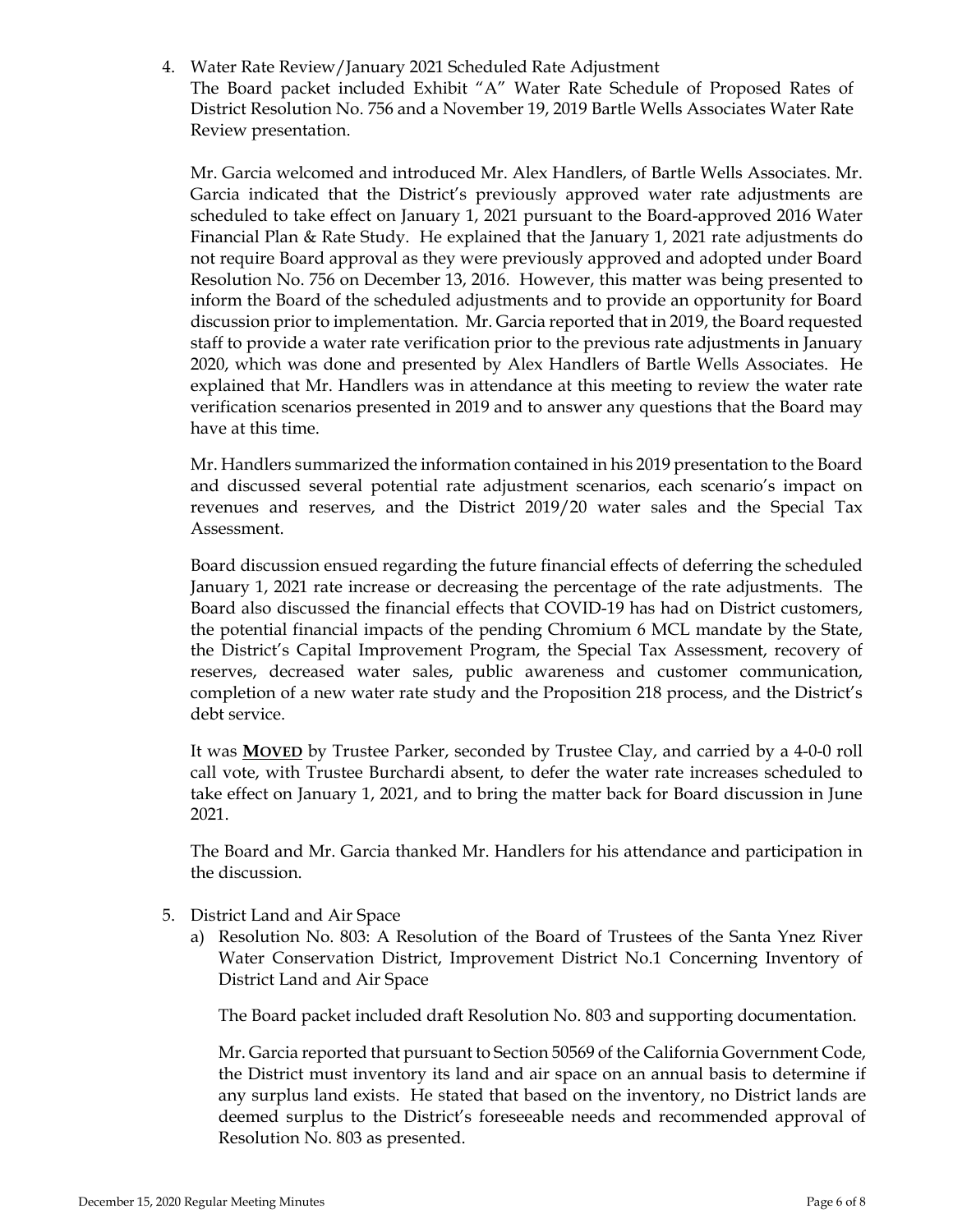It was **MOVED** by Trustee Joos, seconded by Trustee Parker, to adopt Resolution No. 803 Concerning Inventory of District Land and Air Space.

The Motion carried and Resolution No. 803 was adopted by the following 4-0-0 roll call vote:

| <b>AYES, Trustees:</b>    | Jeff Clay         |  |
|---------------------------|-------------------|--|
|                           | Jeff Holzer       |  |
|                           | Brad Joos         |  |
|                           | Lori Parker       |  |
|                           |                   |  |
| <b>NOES, Trustees:</b>    | None              |  |
| <b>ABSTAIN, Trustees:</b> | None              |  |
| <b>ABSENT, Trustees:</b>  | Michael Burchardi |  |

#### **10. REPORT, DISCUSSION, AND POSSIBLE BOARD ACTION ON THE FOLLOWING SUBJECTS:**

#### **A. SUSTAINABLE GROUNDWATER MANAGEMENT ACT**

1. Eastern Management Area Update

The Board packet included a Notice and Agenda of the Special Meeting of the Groundwater Sustainability Agency for the Eastern Management Area in the Santa Ynez River Valley Groundwater Basin for December 10, 2020, and a December 10, 2020 Sustainable Management Criteria PowerPoint presentation for the Eastern Management Area.

Mr. Garcia reported that he and Trustee Joos attended the December 10, 2020 video/teleconference meeting of the Eastern Management Area (EMA) Groundwater Sustainability Agency for the (GSA). Mr. Garcia reviewed several topics discussed at the meeting. Trustee Joos reported on the meeting and stated that his focus has been getting an accurate description of the basin. He indicated that data gathering includes how much groundwater storage is in the basin, the recharge rate, and how much natural drainage occurs, all of which are very important in developing an accurate description. Mr. Garcia explained that more technical analysis and modeling is being completed in early 2021 that will determine the status of the basin. Mr. Garcia stated that he would provide further updates to the Board and encouraged the public and all stakeholders to become involved in the GSA meetings and overall SGMA process. He stated the next meeting of the EMA GSA will be held on January 21, 2021.

### **11. UPDATE FROM ALTERNATIVE POWER / SOLAR AD HOC SUBCOMMITTEE**

Mr. Garcia updated the Board on the Alternative Power / Solar Ad Hoc Committee activities. He reported that the Ad Hoc Committee and staff have conducted site visits with two solar companies. He explained that each company will utilize information from the site visits to determine whether solar installations may be advantageous, and that staff expects to receive additional feedback from the companies in the early months of 2021.

### **12. REPORTS BY THE BOARD MEMBERS OR STAFF, QUESTIONS OF STAFF, STATUS REPORTS, ANNOUNCEMENTS, COMMITTEE REPORTS, OBSERVATIONS AND OTHER MATTERS AND/OR COMMUNICATIONS NOT REQUIRING BOARD ACTION** The Board packet included the Family Farm Alliance Monthly Briefing for November 2020.

**13. CORRESPONDENCE: GENERAL MANAGER RECOMMENDS FILING OF VARIOUS ITEMS:**  The Correspondence list was received by the Board.